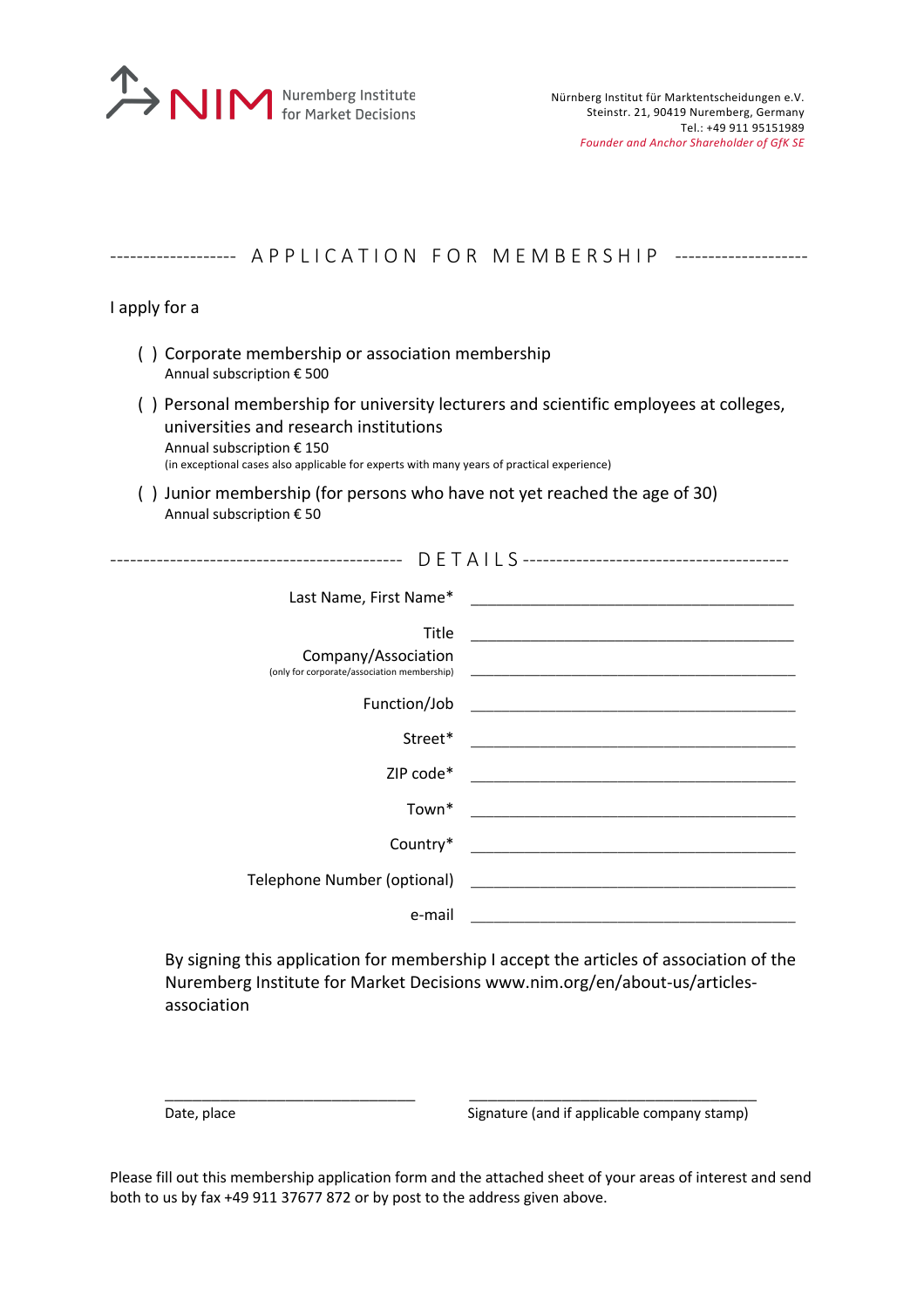If you are applying for a *Personal* or *Junior Membership*, please also include a short curriculum vitae and, if applicable, your publication list.